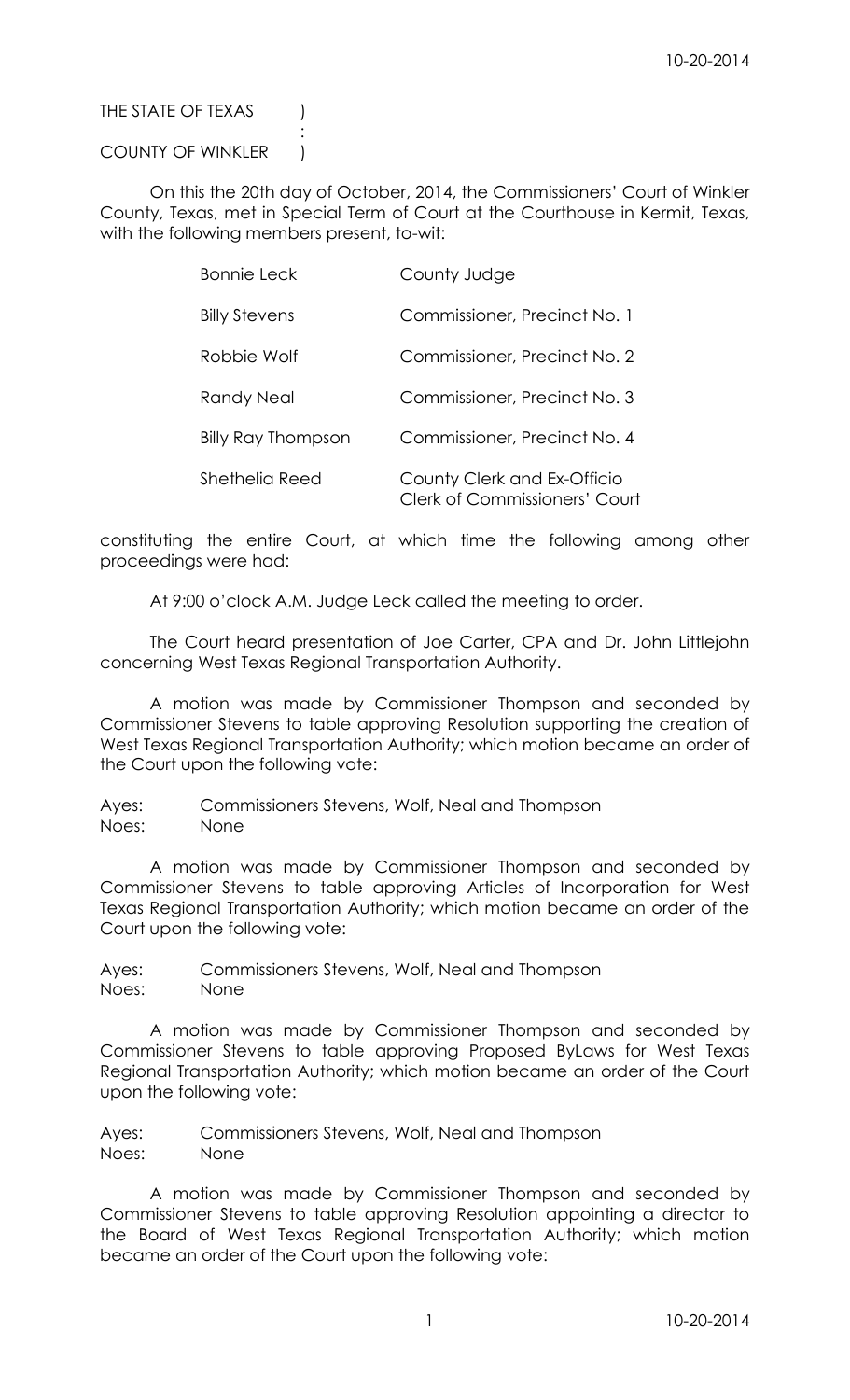Ayes: Commissioners Stevens, Wolf, Neal and Thompson Noes: None

A motion was made by Commissioner Thompson and seconded by Commissioner Neal to approve purchase and installation of door restrictor for elevator in Courthouse in the amount of \$10,995.00 from Otis Elevator Company from budgeted funds; which motion became an order of the Court upon the following vote:

Ayes: Commissioners Stevens, Wolf, Neal and Thompson Noes: None

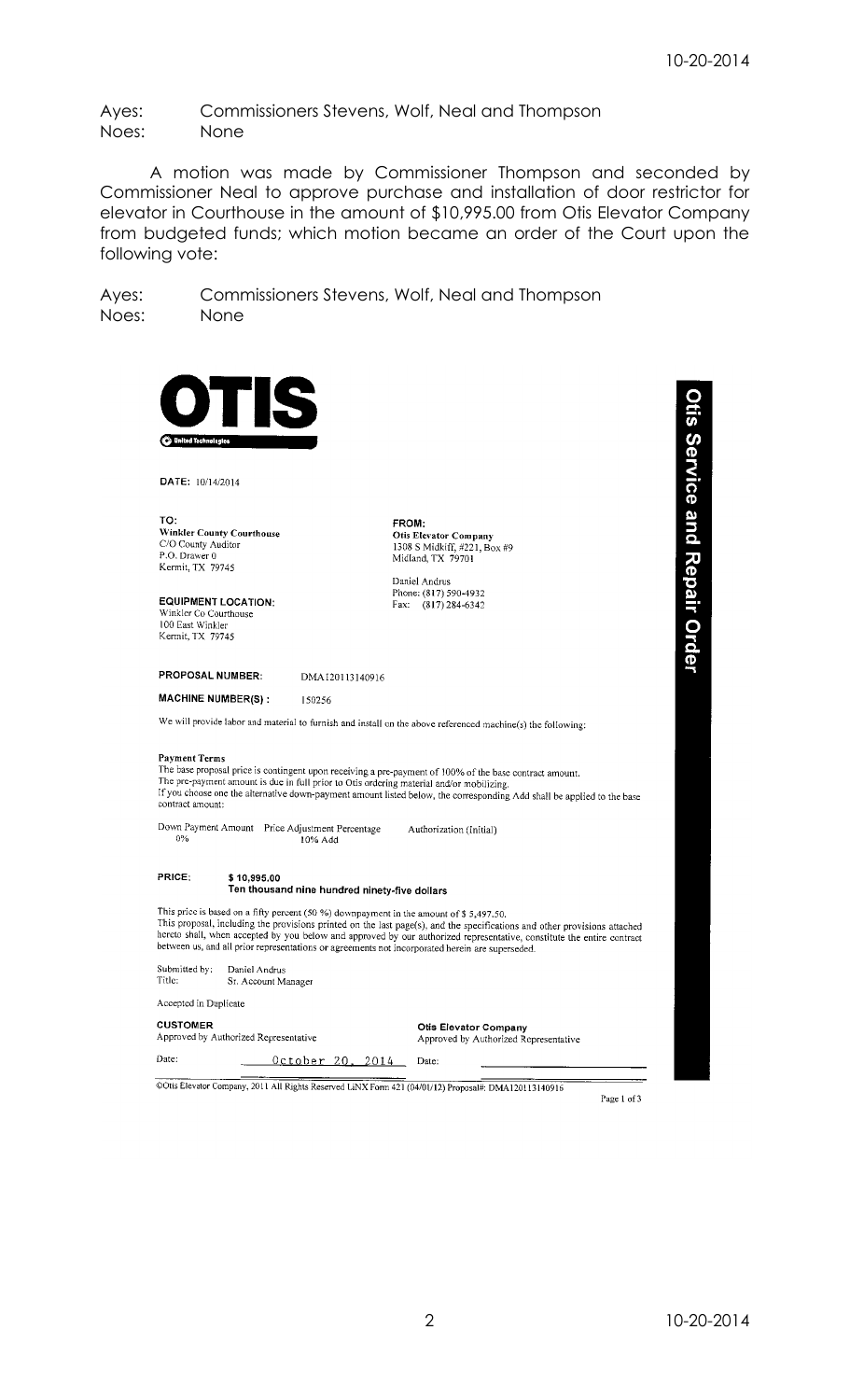| Signed:                                       |                                                                     | Signed:     |                |              |
|-----------------------------------------------|---------------------------------------------------------------------|-------------|----------------|--------------|
| Print Name:                                   | - Bonnie Leck                                                       | Print Name: | CJ Curtsinger  |              |
| Title                                         | Winkler County Judge                                                | Title       | Branch Manager |              |
| E-mail:                                       | .vida.simpson@co.winkler.tx.us                                      |             |                | tis Service  |
| Name of Company                               | - Winkler County                                                    |             |                |              |
| $\Box$ Agent:<br>(Name of Principal or Owner) | Principal, Owner or Authorized Representative of Principal or Owner |             |                | and          |
|                                               |                                                                     |             |                | Repair Order |

COtis Elevator Company, 2011 All Rights Reserved LINX Form 421 (04/01/12) Proposal#: DMA120113140916

Page 2 of  $3\,$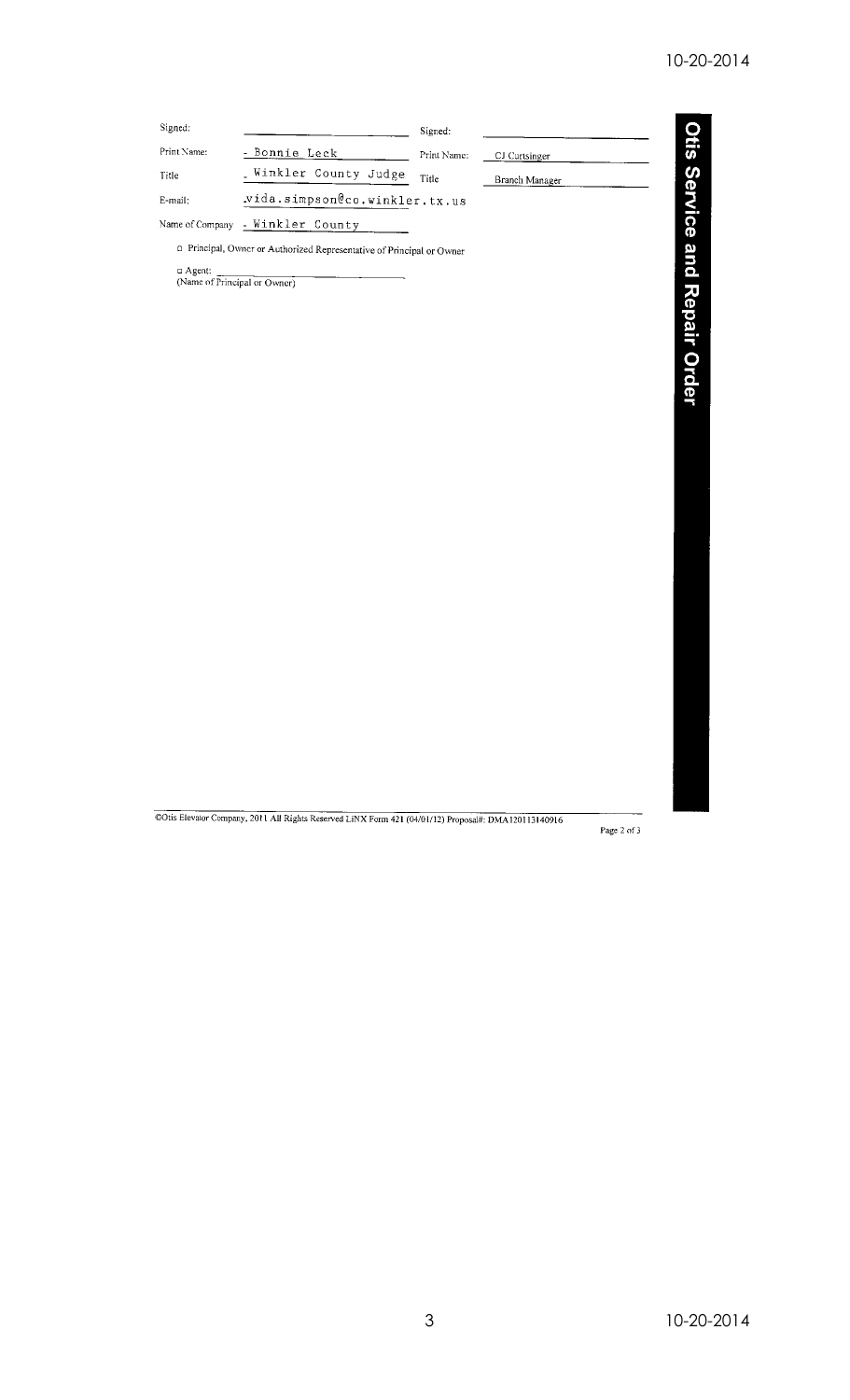Otis Service and Repair Order

## **TERMS AND CONDITIONS**

1. This quotation is subject to change or withdrawal by us prior to acceptance by you.

ork shall be performed for the agreed price plus any applicable sales, excise or similar taxes as required by taw. In addition to the agreed price, you shall pay to us<br>re applicable tax imposed on us, our suppliers or you

3. Payments shall be made as follows: A down payment of fifty percent (50 %) of the price shall be paid by you upon your signing of this docurrent. Full payment shall be made on completion if the work is completed within

4. Our performance is conditioned upon your securing any average secure, where the method in galy overture payments.<br>We see the conditioned upon your securing any required governmental approvals for the installation of an

5. Onless otherwise agreed in writing, it is understood that the work shall be performed during our regular working hours of our regular working days. If overtime work is mutually agreed upon and performed, an additional c

6. Tile to any material to be furnished hereunder shall pass to you when final payment for such material is received. In addition, we shall retain a security interest in all<br>material furnished hereunder and not paid for in

insofar as your equipment may be covered by an Otis maintenance or service contract, it is agreed that we will make no examination of your equipment other than<br>Sary to do the work described in this contract and assume no r

8. Neither party shall be liable to the other for any loss, darnage or delay due to any cause beyond either parties reasonable control, including but not limited to acts of government, strikes, lockouts, other labor disput

government, sueues, wuesous, onter tator dusputes, me, expassion, men, weather camage, riood, extruquiste, not, evit commotion, war, missinet or act or tool.<br>9. We warrant that all services functions of the specifical off

THE EXPRESS WARRANTIES SET FORTH IN THIS ARTICLE 9 ARE THE EXCLUSIVE WARRANTIES GIVEN; WE MAKE NO OTHER WARRANTIES<br>EXPRESS OR IMPLIED, AND SPECIFICALLY MAKE NO WARRANTY OF MERCHANTABILITY OR OF FITNESS FOR ANY PARTICULAR P

10. Under no circumstances shall either party be liable for special, indirect, liquidated, or consequential damages in contract, ort, including negligence, warranty or otherwise, notwithstanding any provision in any contra

11. To the fullest extent permitted by law, you agree to hold us harmless, and defend us and indemnify us against any claim or suit for personal injury or property damage<br>arising out of this contract unless such damage or

12. It is agreed that after completion of our work, you shall be responsible for ensuring that the operation of any equipment being furnished bereunder is periodically mapceted. The interval between such inspections shall

This Agreement constitutes the entire understanding between the parties regarding the subject matter hereof and may not be modified by any terms on your order form or<br>other document, and supersedes any prior written or ora 13. This Agreement constitutes the er

@Otis Elevator Company, 2011 All Rights Reserved LiNX Form 421 (04/01/12) Proposal#: DMA120113140916

Page 3 of 3

A motion was made by Commissioner Thompson and seconded by Commissioner Neal to approve agreement between Winkler County and TJ's Snack and Refreshment for vending equipment in Winkler County Courthouse and Winkler County Memorial Hospital for the term of October 20, 2014 through October 20, 2016; which motion became an order of the Court upon the following vote:

Aves: Judge Leck, Commissioners Neal and Thompson Noes: **Commissioners Stevens and Wolf**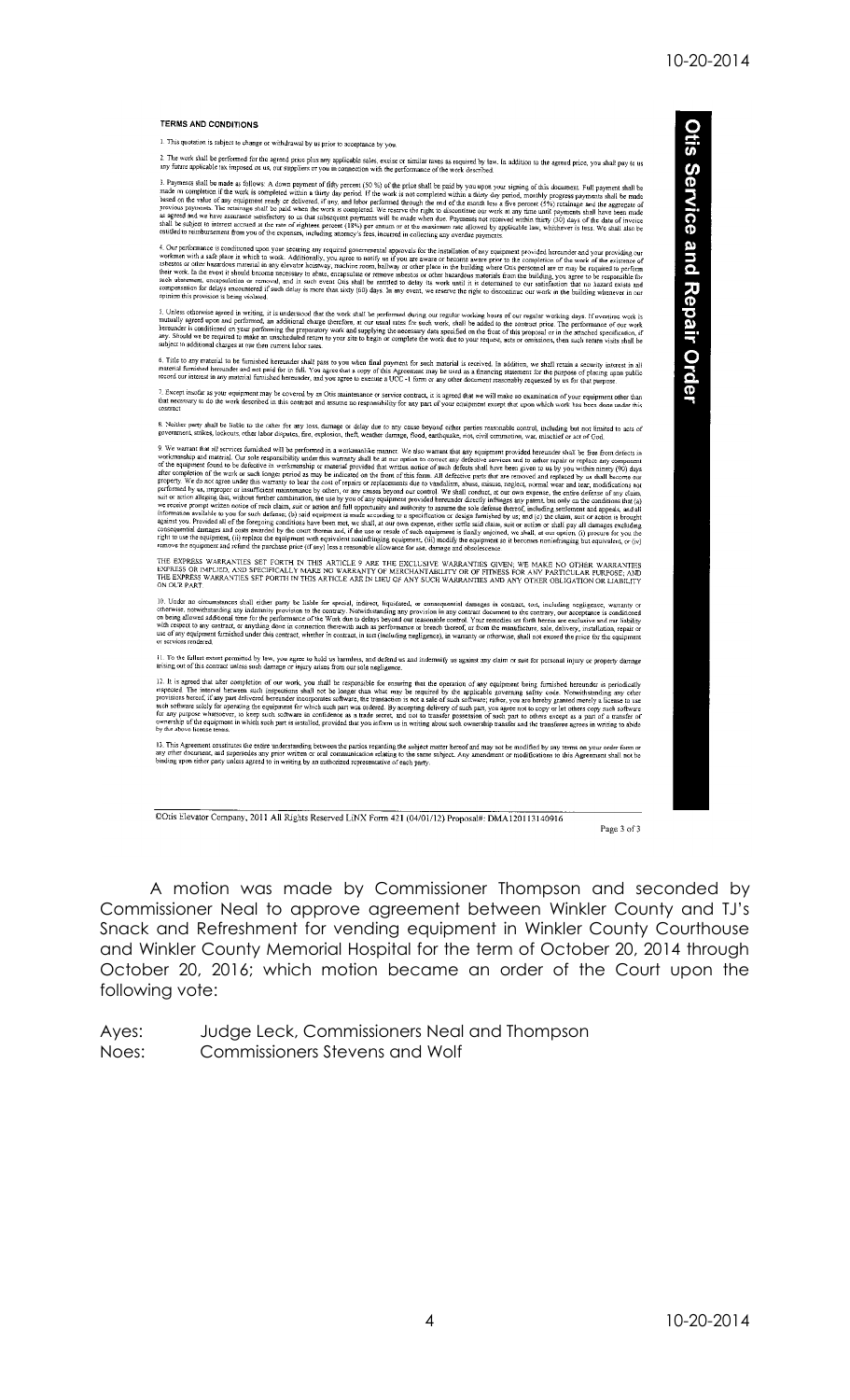**Full Service Agreement** 

TJ's Snack & Refreshments 836 Jeffee Dr. Kermit, Texas 79745 Date: October 16, 2014

Cell: 432-438-5025

| Customer: Winkler County Courthouse        |              |            |  |
|--------------------------------------------|--------------|------------|--|
| 100 East Winkler St.                       |              |            |  |
| City: Kermit                               | State: Texas | Zip: 79745 |  |
|                                            |              |            |  |
|                                            |              |            |  |
| Customer: Winkler County Memorial Hospital |              |            |  |
| 821 Jeffee Dr.                             |              |            |  |

## Dear Customer:

Customer Agrees to permit TJ's to place coin-operated Vending Equipment in your establishments located at the addresses shown above, as a convenience to those who work or visit your facilities.

TI's will furnish the vending equipment with all service and supplies of choice required for stocking. TI's may change frequency of schedule stocking and snack inventory.

Terms & Agreement: The County of Winkler hereby grants to TJ's Snack & Refreshments Co. the right to provide food, snacks and or beverage vending services for County Staff and visitors of Winkler County Buildings located in Kermit, Texas. TJ's herby agrees to furnish a variety of foods, snacks and beverages to County Staff and visitors in accordance with this agreement.

The term of this agreement will be for a one year period with the county reserving the right to renew the agreement at the end of the term, for an additional one year period, allowing the current agreement to stay enforce. If it is determined that a contract or renegotiation agreement is necessary or if the county wishes to dissolved the relationship after the one year term period, provide a written notice within a 90 of the end of the term. Term to Begin: Date 10/20/2014 till 10/20/2016

Commission: TJ's will pay the County a commission of 5% on monthly snack revenue to be paid by check every 90 days / quarterly. Ti's may reduce and or change commission, frequency of schedule or vendor price based on monthly Sales and the approval of the customer.

Refund Policy: There will be a decal located on each machine providing a local phone number for the county and general public to use when calling in any issue with the machine. County facility will not provide refunds to the general public.

Liability and indemnity: Customer herby agrees to indemnify and hold TJ's harmless from and against any and all claims, actions, suits or proceedings of any kind, including all damages, liabilities, penalties, cost, expenses, and legal fees ("claims") based on, arising out of, connected with or resulting from the agreement, including without limitations and manufactured, selection, delivery, acceptance, installation, possession, use, operation, return or disposition of the EQUIPMENT and claims arising in contract or tort (including negligence, strict liability or otherwise). CUSTOMER shall not be obligated to indemnify or hold TJ harmless from or against any Claims resulting from or against any Claims resulting from TJ's Snacks gross negligence or willful misconduct.